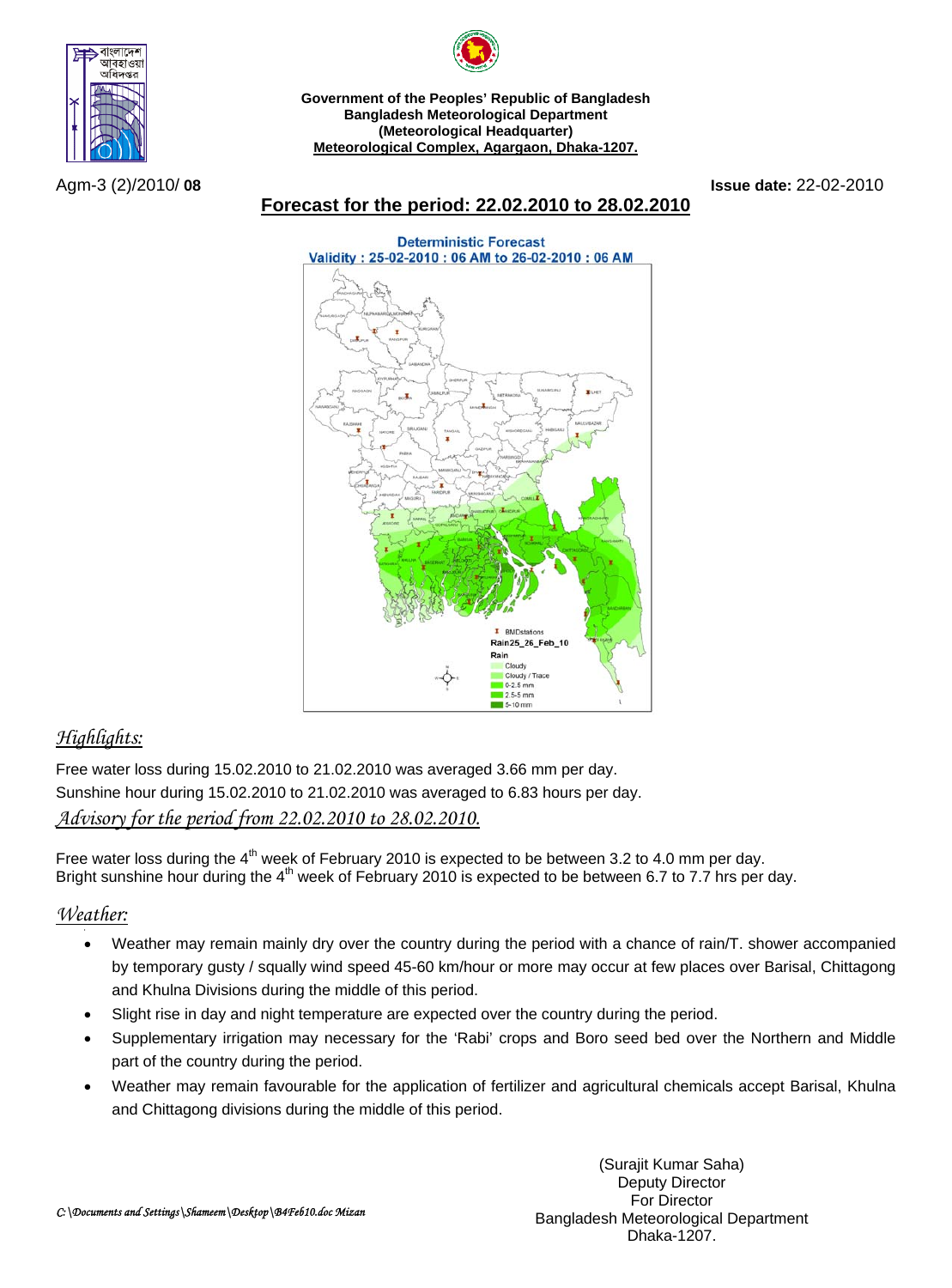

## câb ^ekó" nunt-

evement of the K and 15-02-1010Bs t\_tK 21-02-2010 Bs ch \$-3.66 with the legi**nhikiv Kuji : %bK Nb 15-02-1010 Bst\_#K 21-02-2010 Bsch@-6.83 NJlvQj |** 

## ceffunt-14-02-2010 Bst\_#K 21-02-2010 Bsch\$

2010 Bs mtj i tde quixqumi 4\_9nßumi ev®infetbi ^ uhk Nb gub 3.2 ugtugt †\_#K 4.0 ugtugt \_vK#Z cuti | 2010 Bsmtji tde quixqumi 4\_9hBumi mhikiyKutji ^ wK Nb qub 6.7 NbUvt\_#K 7.7 NbUv \_vKtZ cuti

## Avend ad-

- **G nßüni guSuguS w.tK i wikyi, PUNÖg I LybvæfulVi uKOzuKOz üb A üpufute Nobuq 45-60 uKtugt ev A vi I AuaK**  $\bullet$ **te#M`gKv/Stovmdgymepi/eR<sup>2</sup>epi m¤tebvitgtQ| t`tki Ab^î AvKvk AvskK tgNjym AvemdgycÖlbZt`i®**  $KZ$  cuil
- G mßutn w thi I iut Zi Zuegu trungub eux tet Z euti
- **G nßựn † tki DËi I ga vậtj ÔueÕkm Gestevi ex Zj vụ nrưnh K tmtPi cũn Rb ntZ cyti |**  $\bullet$
- G mßüni guSuguS matg ewikuj, PUNÜ I Lijbvuefwle uzz f tki Ab î Avenulgymi I Kul ivmgub K e cümutvi  $\bullet$ DcthWk\_K#Z cvti

(ný RZ Kgui mný Dc-cwPuiK cuPy tKi ct¶ evsj u<sup>\*</sup> k Avenul gv Aua<sup>\*</sup> Bi, XvKv 1207 |